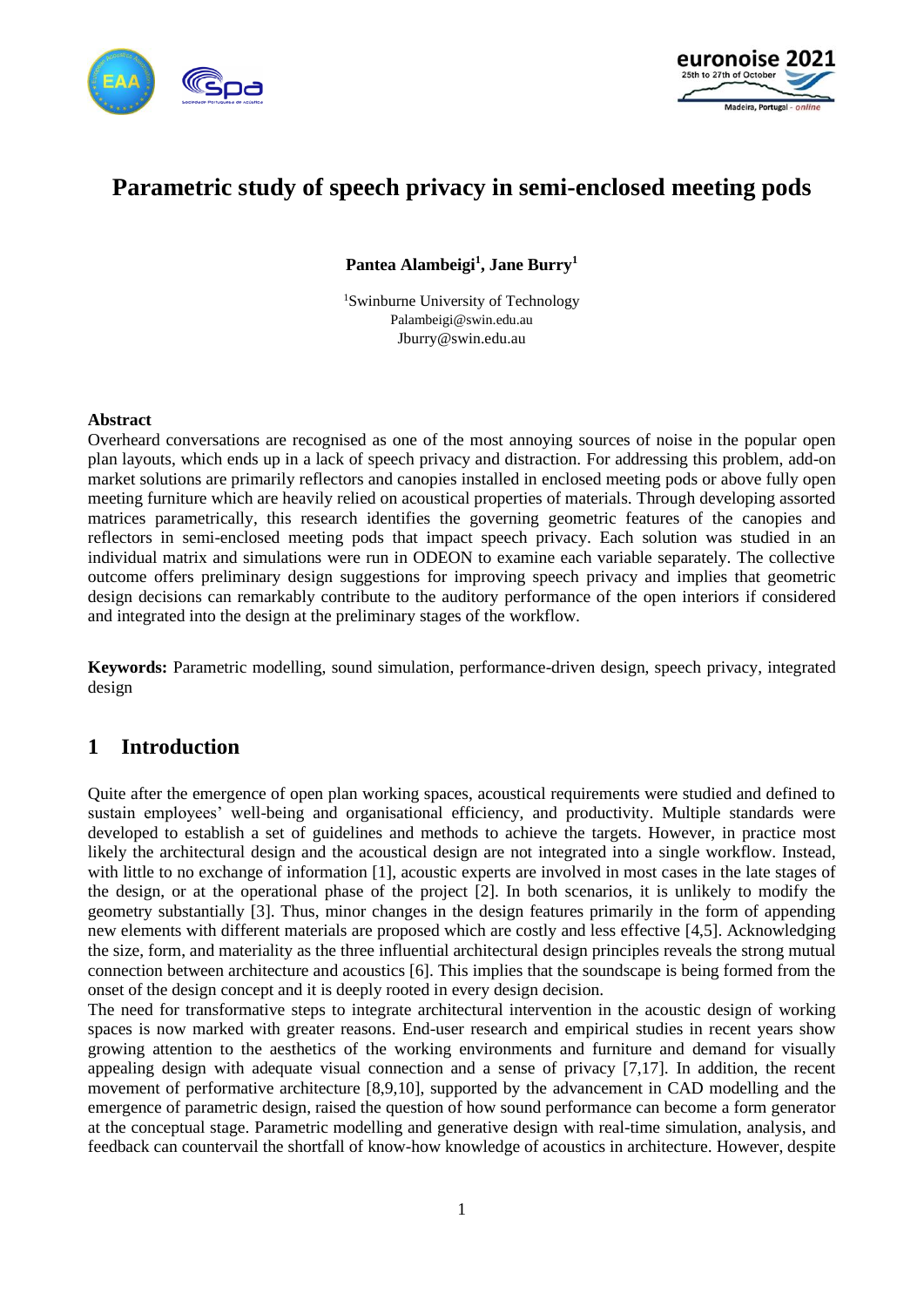

this recent interest, still, the application of acoustic performance-based design is limited in practice [3,11]. The use of sound absorption materials remains the popular solution to the acoustic problems of open plan offices [12], despite its failure in meeting the conflicting acoustic requirements of having speech intelligibility within a space and maintaining speech privacy between the spaces [6,13,14]. Applying a single method of sound-absorbing surfaces seems insufficient to calibrate the acoustic performance. In the meeting spaces, absorbent materials decrease the reverberation time and increase the speech intelligibility within the space, more often beyond necessity. Given the inverse relationship of speech intelligibility and speech privacy [15,16], a crystal-clear conversation is more exposed to the risk of overhearing between the spaces. In small meeting rooms, since the major contributor to speech intelligibility is the direct sound [26], speech privacy should become the priority of the design [13,17]. Therefore, an alternative to absorption has to be considered, that is to control the sound propagation by capturing the sound inside the space for a longer period until it is exhausted. Market-oriented cubic pods or furniture designed fully enclosed or widely open with acoustic materials to absorb the sound fall short of taking this approach into account. Besides the pods, a wide range of clouds, canopies, baffles, and panels were also introduced by well-known industries such as Hermann Miller Inc. Haworth, Steelcase, buzzispace, etc. including sound performative light pendants and floating clouds and panels in various patterns such as pleated, gridded or 3D patterned and in multiple shapes with or without holes. These products are mostly studied in literature and applied in practice for their influence on the reverberation time of the open working environments and reducing the noise level while their effect on speech privacy has not been fully addressed.

# **2 Objectives**

While in practice the acoustic design of the open plan workplaces is primarily leaning towards the sound properties of the materials [12], the present paper proposes a new approach to control sound propagation with the help of the geometry of the boundaries. Taking advantage of parametric modelling in producing a heterogeneous collection of iterations, this paper sheds light on the efficiency of a performance-driven architectural design that improves the speech privacy of a meeting pod in addition to the material consideration.

A semi-enclosed meeting pod with high partitions is studied as an appropriate solution to offset the drawbacks of both extreme ends: low-partition pods or open meeting furniture that offer little to no privacy as opposed to the go-to default enclosed cocooning solutions that defy the open plan layout concept.

While this paper is a continuum of series of investigations into the topic [13,18], it aims to analyse canopies and reflectors in an integrated design as the two most sought-after approaches in the market for designing and retrofitting the open plan offices and meeting rooms.

# **3 Methodology**

#### **3.1 Analysis parameter and modelling technique**

Speech Transmission Index (STI), introduced in 1980 [19], is an objective indicator of the quality of the speech transferred to the listener that can be applied to predict and measure speech intelligibility and speech privacy [20]. Among all parameters of assessing speech privacy, STI, for its A-weighted filtering, is believed to be tied strongly to the human perception of speech privacy [21]. Therefore, it is selected as an objective speech privacy metric in this paper.

The methodology developed for this study is a comparative analysis. Since sound performance is highly dependent on numerous interactive macro and micro spatial parameters, any trivial changes in the building environment including materiality, geometry, structure, furniture, occupancy, temperature, and humidity, etc. can cause a dramatic change. Therefore, in the interest of achieving some general conclusions in each matrix of study all parameters including materiality were kept constant. Iterations were generated with a parametric tool to ensure consistency in 3D modelling and to have absolute control over geometrical attributes such as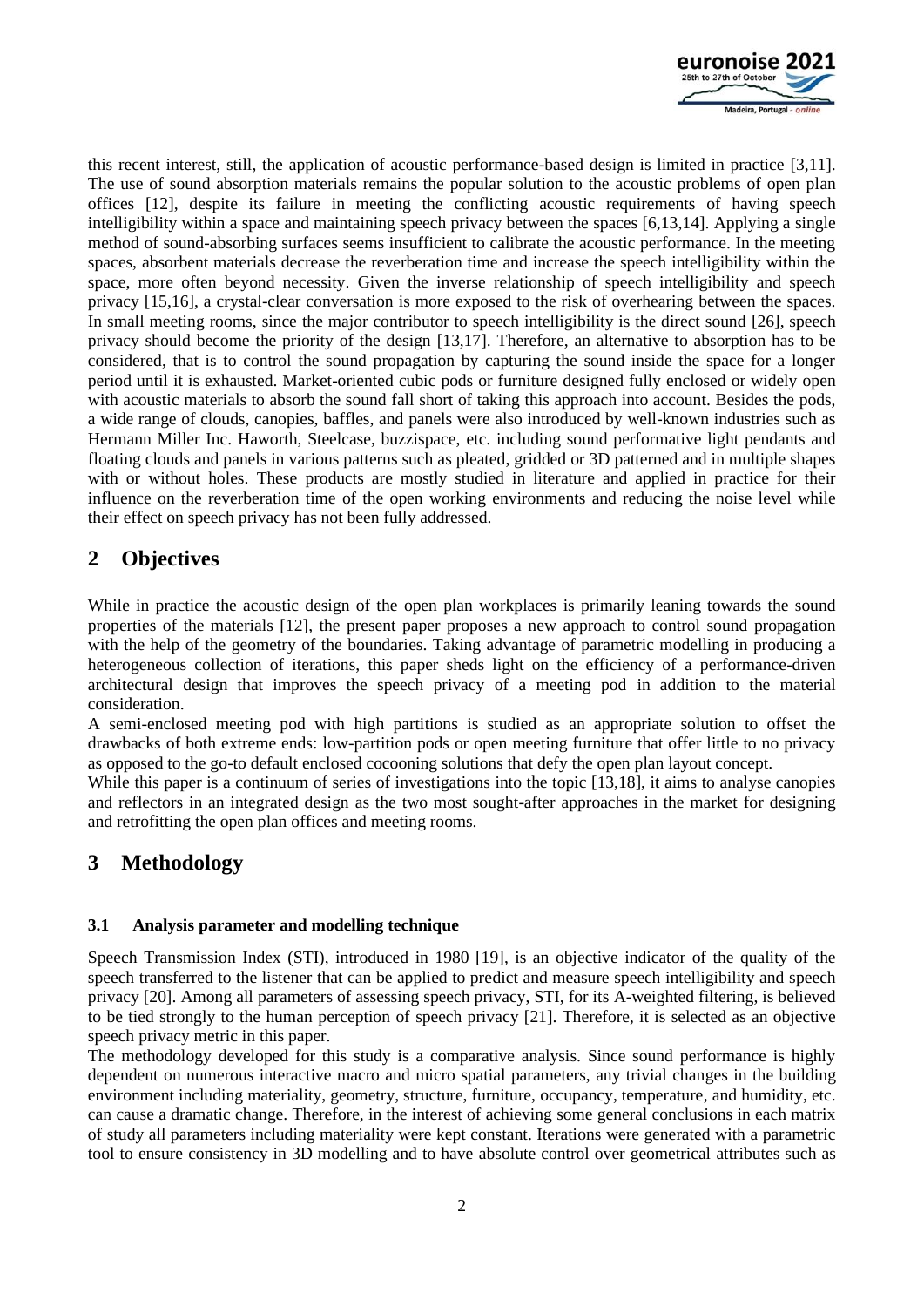

volume, length, and angle which would be otherwise hard to govern. In addition, parametric tools can push beyond the limitations of the number of iterations that can be generated by traditional 3D modelling software.

All iterations were modelled in the Grasshopper, a parametric tool for the Rhinoceros 3D. A symmetrical cubic shape geometry was selected as the basis for the open plan office. The finished floor-to-ceiling height is 3.3 metres with a total area of 900 square metres in the plan. The semi-enclosed pod is placed in the centre with the consistent 50 cubic metres volume and the average volume-to-surface-area ratio of 1 metre. The partitions of the pod are extended up to 0.3 metres below the finished ceiling, allowing a 0.3 metres gap between the finished ceiling and the pod's top edges. The pod in all simulations is hexagonal in plan, but with three overall variations of convex, concave and flat surfaces. The symmetry in the pod and the open plan office was maintained in all iterations to minimise the effects of the mutual interaction of the pod and open working environment on the acoustic performance of both spaces. However, the reciprocal relationship between materiality and overall geometry was investigated, and more details on this can be found in previous studies [13,18].

#### **3.2 Sound simulation setup**

Few widely applied geometrical acoustic simulation tools are available including CATT-Acoustic, EASE, Pachyderm, Ansys, I-simpa, SoundPlan, etc. However, in this study, ODEON, a hybrid commercial room acoustic software is selected as one of the most reliable and widely reviewed software in literature [22,23]. Surfaces were assigned identical absorption coefficient values in all simulations as presented in Table 1. The value of 0.05 was also given as a scattering coefficient to all surfaces.

| Frequency (Hz) | 63   | 125  | 250  | 500  | 1000 | 2000 | 4000 | 8000 | $\alpha(w)$ |
|----------------|------|------|------|------|------|------|------|------|-------------|
| Ceiling        | 0.30 | 0.30 | 1.00 | 1.00 | 1.00 | 1.00 | 0.97 | 0.97 | 1.00        |
| Floor          | 0.04 | 0.04 | 0.04 | 0.08 | 0.12 | 0.10 | 0.10 | 0.10 | 0.10        |
| wall           | 0.10 | 0.10 | 0.05 | 0.06 | 0.07 | 0.09 | 0.08 | 0.08 | 0.10        |
| Pod            | 0.2  | 0.2  | 0.2  | 0.2  | 0.2  | 0.2  | 0.2  | 0.2  | 0.2         |

Table 1– Absorption coefficients of the pod and office surfaces

The sound source was set in the centre of the pod at the average height of a seated person, 1.2 metres above the floor. The SPL values of the sound source applied in this study are listed in Table 2.

ISO 3382-3 [20] recommendation for having an omnidirectional sound source was adopted in this study. However, since speech is inherently directional, a comparative simulation was performed to explore the outcome differences if the real environment was about to be simulated.

Figure 1 presents the STI maps with omnidirectional versus directional sound sources. It is observed that except for the rear-facing positions which benefitted from more speech privacy, there is little to no difference in the speech privacy of the listening areas facing the speaker.



Figure 1– STI maps with directional vs. omnidirectional sound source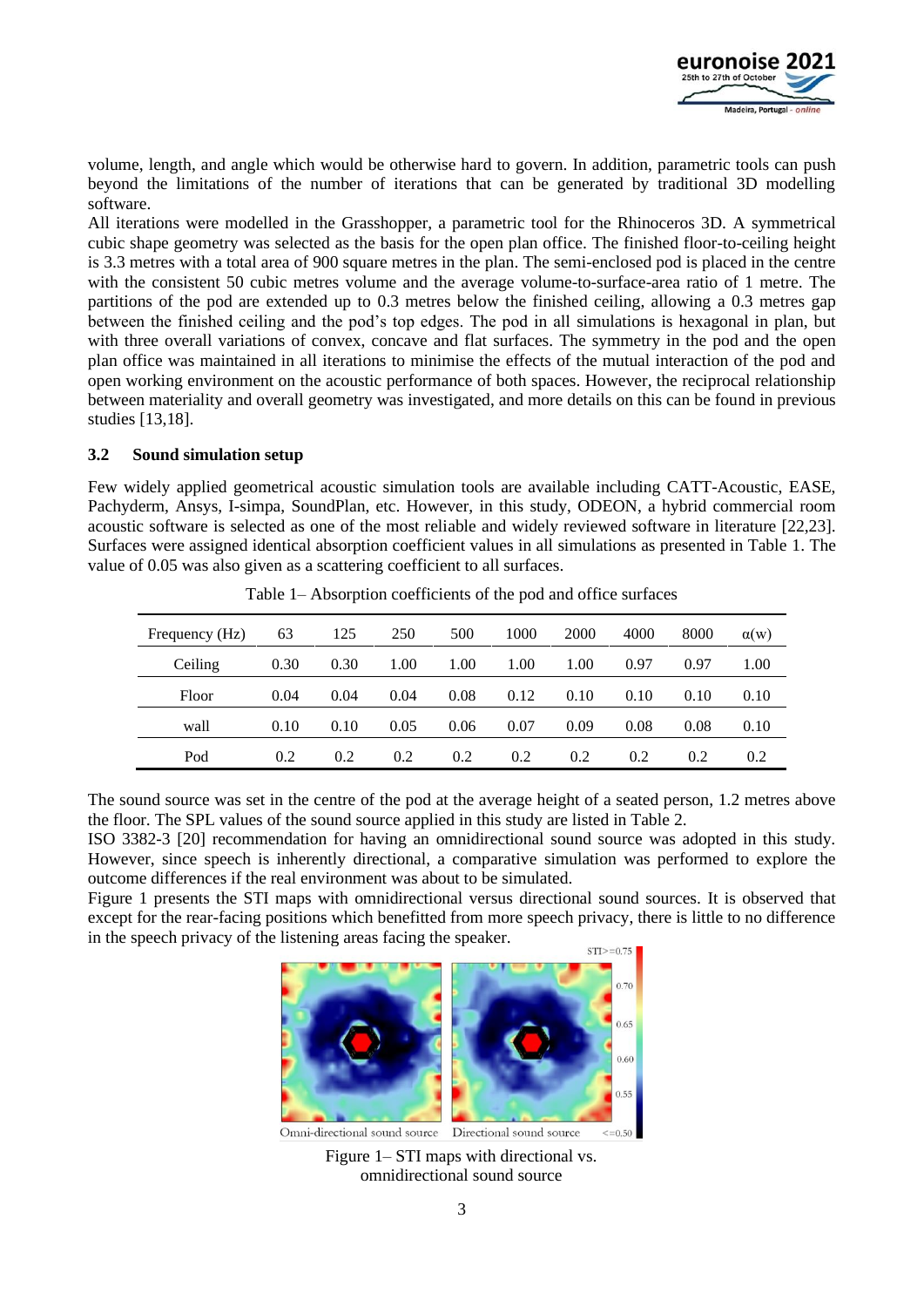

| Frequency (Hz) | 125  | 250  | 500 | 1000 | 2000 | 4000 | 8000 | Total power | Total SPL at 10 m |
|----------------|------|------|-----|------|------|------|------|-------------|-------------------|
| $SPL$ (dB)     | 60.9 | 65.3 | -69 | 63   | 55.8 | 49.8 | 44.5 | 71.8 dB     | $40.8 \text{ dB}$ |
|                |      |      |     |      |      |      |      | 68.4 dBA    | 37.4 dBA          |

Table 2 – Omnidirectional sound source level applied in this study

#### **3.3 Results interpretation**

ISO 3382-3 [20] suggests STI as the primary measure to evaluate speech privacy. However, there are slight disagreements on the thresholds and definitions of speech privacy over the entire range from 0 to 1. ISO 3382-3 [20] defines the privacy zone when STI drops below 0.2 and the distraction zone when STI is below 0.5, whereas, in ISO 60268-16 [24], with STI above 0.75, there is no privacy and with STI below 0.6 reasonable speech privacy is provided. The normal speech privacy in this standard is ranged from 0.3 to 0.45 with excellent privacy in areas with STI below 0.3. In an experiment for exploring the human perception of privacy in a real environment, the threshold of 0.6 STI corresponded more to the subjective analysis of the non-distracting areas with an acceptable level of privacy [25]. Therefore, in this study STI of 0.6 is considered the borderline of having an acceptable level of speech privacy.

## **4 Results and Discussion**

### **4.1 Matrix A: Suspended ceiling with partial coverage**

Overhead canopies are extensively applied in open plan offices to create micro soundscapes in areas where conversations are likely to happen. They come in various shapes and patterns and they can function as both sound absorbers and light pendants. They are mostly applied to absorb the sound and decrease the RT value. However, for semi-enclosed meeting pods with high partitions, further study is required to investigate the impact of suspended canopies on improving speech privacy. Two types of canopies are simulated in this study (Figure 2) each in combination with three pods varied in section: Flat, convex, and concave pods.



Figure 2 – Two approaches for partially covering the ceiling, donut style and suspended central canopy

In Figure 3, expectedly, it is illustrated that as the size of the suspended central canopy gets smaller and the gap between canopy and pod widens the STI increases in all three types of the pod. However, interestingly the matrix indicates that the impact of a central canopy on both concave and flat pod counters the significant STI improvement that the central canopy brings to the convex pod. This implies the effectiveness of adopting a central canopy just over a convex pod. While in a convex pod with no overhead canopy only 0.5% of the office area has STI below 0.6, this figure soars to 41% when the void between the pod's top edges and canopy's edge is 50 cm. When the canopy shrinks and the gap starts to open up the percentage of areas with STI under 0.6 falls quickly to 17% with only a 20 centimetres increase in the gap. With a metre distance between the edges of the canopy and pod, this value drops to only 8% which is 16 times better than a convex pod with no canopy and 5 times less effective than a convex pod with a larger overhead canopy. Therefore, it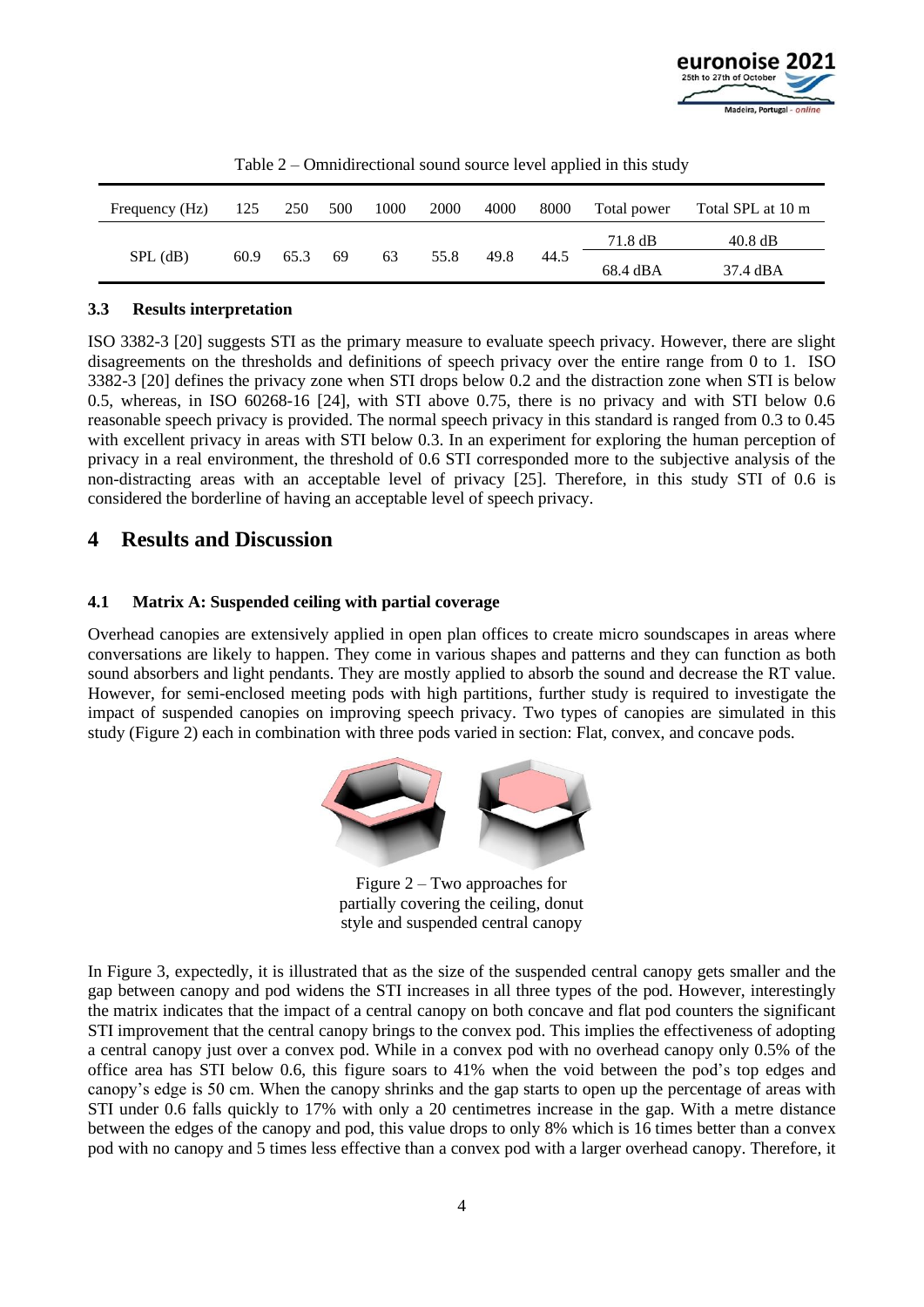



Figure 3 – Matrix A-1, Exploring STI maps of three types of the pods with suspended central canopy of various sizes

can be concluded that integrating a suspended central canopy would be more beneficial to pods with an overall convex shape when there is no architectural alternative to change the geometry. The size of the canopy must be reasonably large to allow a minimum gap and maximum advantage that outweighs the cost. If acoustic performance drives the design at early stages, then the convex form should be avoided most. That being the case the central canopies over the high-partitioned semi-enclosed flat and concave pods would not further enrich speech privacy.

Going over and above that, an increase in the STI of the open plan office can be observed when adding a central canopy with a sound absorption coefficient equal to or less than the absorption coefficient of the ceiling. This rather contradictory finding might be interpreted as being the result of expanding the edges, where the diffraction happens, without adding absorption value. The more edge diffraction happens, the earlier sound releases in the open plan office. Edge diffraction can interrupt the regular reflections in the pod and fewer sound rays would reflect back to the pod. Limiting the edges of the design and thus reducing diffraction would help to control the sound reflection paths and to trap the sound waves inside the pod for a more extended time.

Modifying the partial ceiling design from a central canopy to a donut-shaped that wraps around the top edges can resolve the problem caused by the increased length of edges. It also gives an advantage of covering the areas where according to the 3D animated investigative ray tracing in ODEON most sound waves are observed to escape. As illustrated in Figure 4 the value of STI has dropped in all three types of the overall geometries when a donut-shaped partial ceiling is added. This implies that generally, STI improvement in this form of coverage exceeds the speech privacy that canopy-style ceiling offers.



Increasing the tickness of donut-shape ceiling around the pod's top edges (cm)

Figure 4 – Matrix A-2, Exploring STI maps of three types of the pods with wraparound donut-shape canopy of various sizes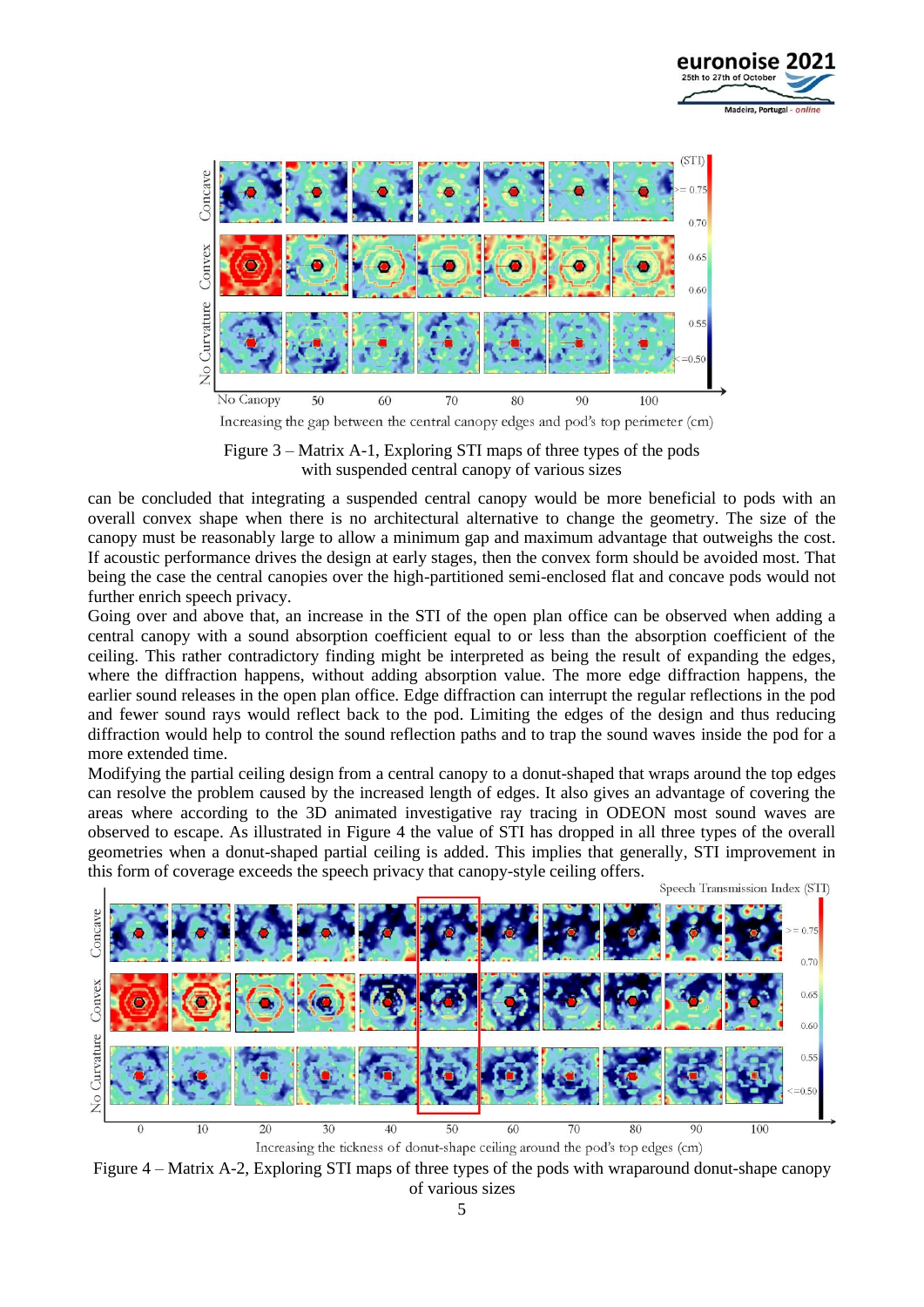

It should be stressed that the simulation set up in this study is compatible with the acoustic standards of the open plan offices and the requirement for having an absorbent ceiling. Changing the context to an old fashion working space with little to no sound absorptivity in the ceiling would dramatically affect the results. A gradual increase in the size of the donut-shaped ceiling leads to a rapid decrease in STI. It levels out when the partial ceiling spans half a metre. The value of adding donut-shaped coverage around the top, up to 50 cm in length, is substantiated by 13%, 75%, and 23% increases in the areas with STI below 0.6 in the concave, convex and flat pods respectively. By adding a 50 cm partial ceiling around the edges still, the improvement in speech privacy is achievable but to a smaller extent. 10%, 8.5%, and 1% more office areas will be placed in a non-distractive zone when adding wraparound coverage to concave, convex, and flat pods respectively. These results suggest solutions when there are no alternatives to the overall design geometry. For instance, with only 50cm coverage around the edges on the top, the convex pod can acoustically function very close to the concave pod, if not equal. It can be observed from the matrices that the convex pod benefits most from both types of partial ceiling add-ons. However, overall, the wraparound donut-shape ceiling performs distinctly better than the suspended central canopy ceiling, which is more common in practice. A summary of figures from CDF graphs is presented in Table 3.

| Size of the gap between the central canopy<br>and pod in cm                 |               |          | N <sub>0</sub><br>canopy | 50   | 70   | 80               | 100          |
|-----------------------------------------------------------------------------|---------------|----------|--------------------------|------|------|------------------|--------------|
| Percentage of STI (CDF<br>$\mbox{graph})$                                   |               | Concave  | 69                       | 60   | 53   | 53               | 52           |
|                                                                             | $STI < = 0.6$ | Convex   | 0.5                      | 41   | 17   | 12.5             | 8            |
|                                                                             |               | No curve | 51                       | 55   | 51   | 48               | 40           |
|                                                                             |               | Concave  | 2.5                      | 0.78 | 0.2  | $\overline{0}$   | $\mathbf{0}$ |
|                                                                             | $STI \le 0.5$ | Convex   | $\overline{0}$           | 0.55 | 0.2  | $\overline{0}$   | $\mathbf{0}$ |
|                                                                             |               | No curve | 0.2                      | 0.2  | 0.1  | $\boldsymbol{0}$ | $\mathbf{0}$ |
| size of donut-shape coverage in cm                                          |               |          | $\boldsymbol{0}$         | 40   | 50   | 60               | 100          |
| Percentage of STI (CDF<br>$STI < = 0.6$<br>$\mbox{graph})$<br>$STI < = 0.5$ |               | Concave  | 69                       | 72   | 82   | 77.6             | 77.7         |
|                                                                             |               | Convex   | 0.5                      | 66   | 75   | 75.2             | 75           |
|                                                                             |               | No curve | 51                       | 62   | 75   | 72               | 70           |
|                                                                             |               | Concave  | 2.5                      | 12.5 | 12.5 | 14.6             | 22.6         |
|                                                                             |               | Convex   | $\theta$                 | 8.5  | 8.5  | 8                | 8.5          |
|                                                                             |               | No curve | 0.2                      | 0.2  | 0.8  | 0.6              | 0.5          |

Table 3 – Summary of the CDF graphs for STI for both types of partial ceiling

#### **4.2 Matrix B: Alteration in the angle of incidence (reflectors)**

Excluding the direct sound, first-order reflections are the most significant contributors to speech intelligibility [16,27,28]. The angle of incidence when the sound first strikes the pod and the first reflection happens is critical according to the raytracing technique. Therefore, another matrix is developed to investigate the early reflections' path by studying the angle of incidence as an influential parameter.

Two possible approaches to change the angle of incidence are studied in this matrix: global modification to the pod's geometry or appending wraparound reflectors to a portion of the pod that corresponds to the height of the sound source. The bottom row of the matrix in Figure 5 illustrates changes in the angle of incidence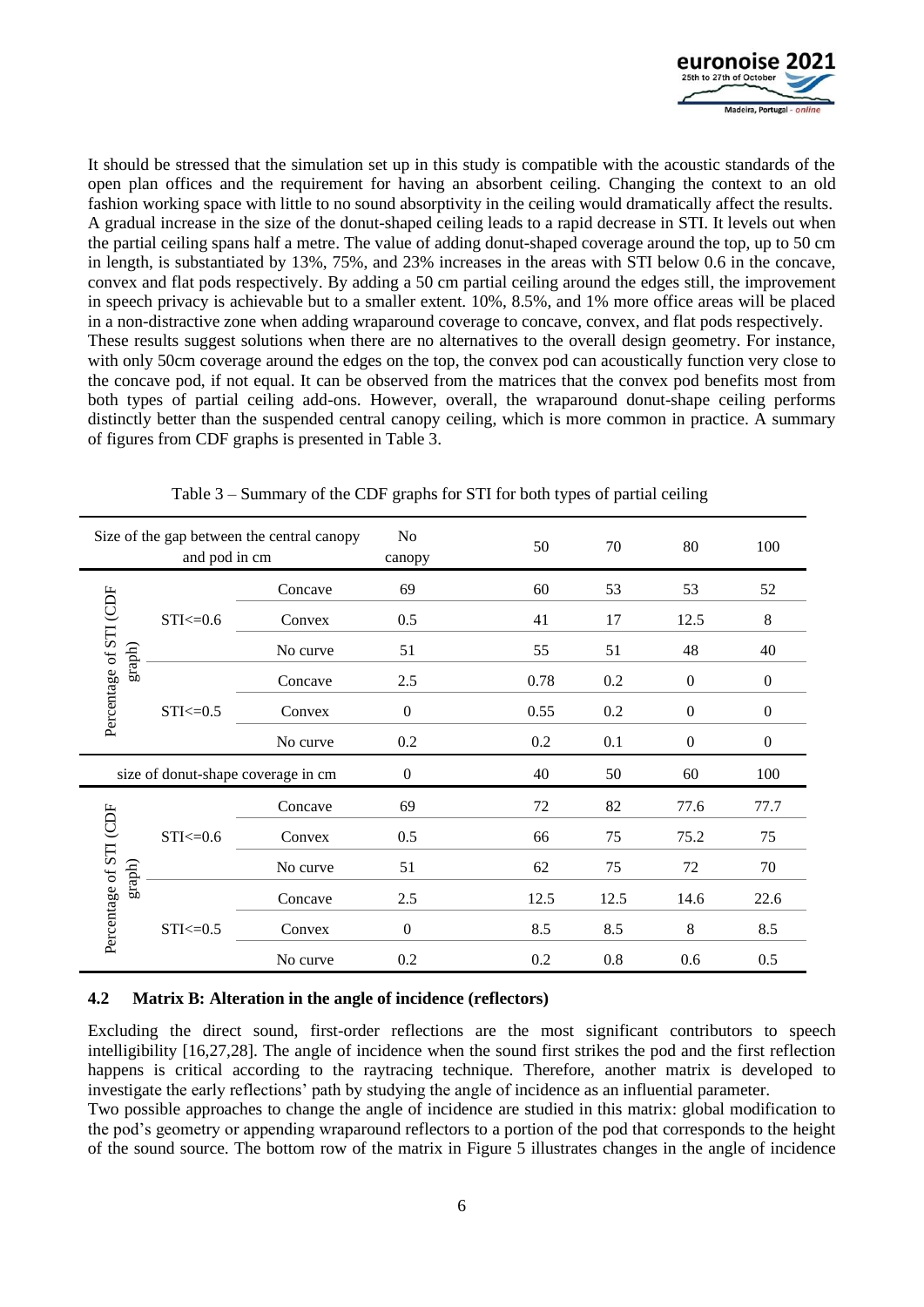



Figure 5 – Matrix B, Exploring the influence of angle of incidence on STI in three variations

from 70 degrees to 110 at the approximate height of a sitting person (120 cm), by transforming curvature gradually from convex to a concave shape. In the second row, the all-embracing curvature of the first row is downscaled to only cover one-third of a simple square pod's surface at the height of the sound source. The angle of incidence was changed from 70 to 110 degrees through the change of the reflector's curvature.

In the last top row of the matrix, the angle of incidence is changed by rotating a flat reflector from 70 to 110 degrees. The flat reflectors, similar to the curved reflectors in the second row, cover one-third of the pod's height in the middle.

Broadly speaking, this matrix confirmed the previous findings that the convex shape is ineffectual in providing an acceptable level of speech privacy in the open plan office. In the bottom row, the STI dramatically decreased when the angle of incidence reached 90 degrees in a flat pod and dropped the most when the angle of incidence was increased to 95 degrees in a concave pod. A similar peak in speech privacy can be observed when the angle of incidence reached 95 degrees in a simple flat square pod with curved reflectors in the second row of the matrix. Comparing the first two rows interestingly reveals that downscaling the convex geometry from the overall shape to reflector significantly improves the speech privacy of the open plan office in the second row. This result suggests that the flat surfaces of the pod can partially compensate for the scattering characteristics of the convex reflectors and hold the sound inside for a greater period compared to the pod that is globally shaped with convex curvature.

In the third row, improvement in speech privacy when the angle increases from 70 to 90 degrees are still apparent. However, there is a reverse trend when the reflector creates an angle of incidence of more than 90 degrees. STI begins to increase when the angle of incidence rises from 90 to 110 degrees. This pattern was anticipated, since with a flat reflector unlike the curved one there is no reversible barrier element to change the reflection path back to the pod when it is directed outside with an obtuse angle. Alternatively stated, flat reflector lacks the embracing characteristic of the concave reflector. Instead, it tends to accelerate the sound release when the angle is obtuse.

By designing an appropriate geometry that responds to the effects of angle of incidence, the STI can be dramatically decreased from 0.7 in a convex pod to 0.45 in a pod with either an overall concave shape or partially covered by concave reflectors with 95 degrees angle of incidence.

In further developing the investigation, a combination of flat reflectors with concave and convex pods has also been studied. A wraparound flat reflector with a right angle of incidence was added to both concave and convex pods and was compared to each other in Figure 6. Consistent with the previous results, the concave pod with no reflector outperforms all three other options. However, the speech privacy of convex geometry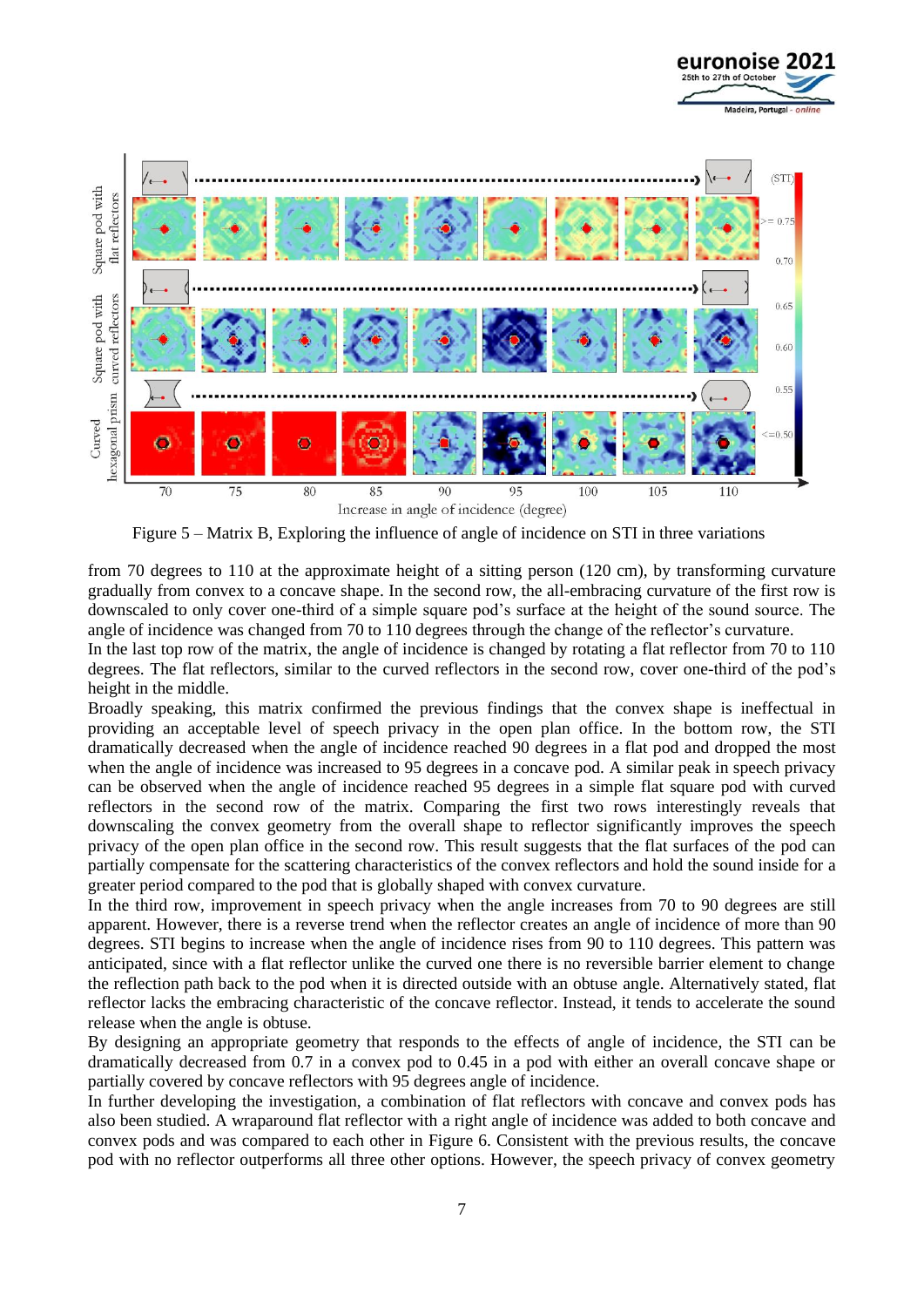



Figure 6 – The impact of flat reflectors on STI of concave and convex pod

can be noticeably improved by appending wrap-around flat reflectors. The reflector can disrupt the continuous reflections inside a concave pod while it can assist in holding the sound inside a convex pod for an extended period before releasing it into the open plan office.

In practice restrictions such as cost, limited space, design specifications, and fabrication process may limit the alternatives. Therefore, it becomes significant for designers to be aware of the counterbalanced solutions like proper reflectors and/or partial ceilings to offer an acceptable level of performance in an integrated design. An example of such a workflow can be found in previous studies where the design of a semienclosed meeting pod was calibrated to accommodate fabrication limitations and a partial ceiling was considered in an integrated double-skin design early at the design stage [29,30].

Since the findings are based on the ray-tracing simulation results can be varied with any trivial changes in the context, geometry, size, volume, and materiality. The conclusions from such analyses therefore should be interpreted with the utmost caution. The findings should be considered as an informative guideline and the comparison methodology introduced in this research can be applied to offer proper solutions for any design scenario.

## **5 Conclusions**

This paper presented an architectural investigation on improving the speech privacy of semi-enclosed meeting pods through developing parametric matrices of iterations in a coherent approach.

The common acoustic strategy in practice is the application of sound absorption materials to achieve a defined standard reverberation time. Low reverberation time increases speech intelligibility. While high speech intelligibility is desirable for employees' health, comfort, and productivity, in open plan offices with open meeting areas or semi-enclosed meeting pods it eases unintended and effortless eavesdropping and puts the meeting privacy at risk. For addressing this conflict, it is suggested to create a micro soundscape within an open plan office with the higher reverberation time, less speech intelligibility but more speech privacy. While low reverberation is ideal for open working spaces, a micro-auditory environment with higher reverberation is more required in the meeting pods. This can happen through an integrated architectural design and reconsideration of the choice of materiality, from the pure absorbent to a combination of reflective and absorptive surfaces. The reflective micro soundscape of the meeting pod decreases the speech intelligibility inside the pod, yet offers more speech privacy, which is the priority for a small meeting space. Broadly speaking, in the design of a semi-enclosed meeting pod with the focus on achieving the highest possible speech privacy, the proposed geometry of the pod should be capable of holding the sound inside, instead of expediting sound release and propagation in open layout space.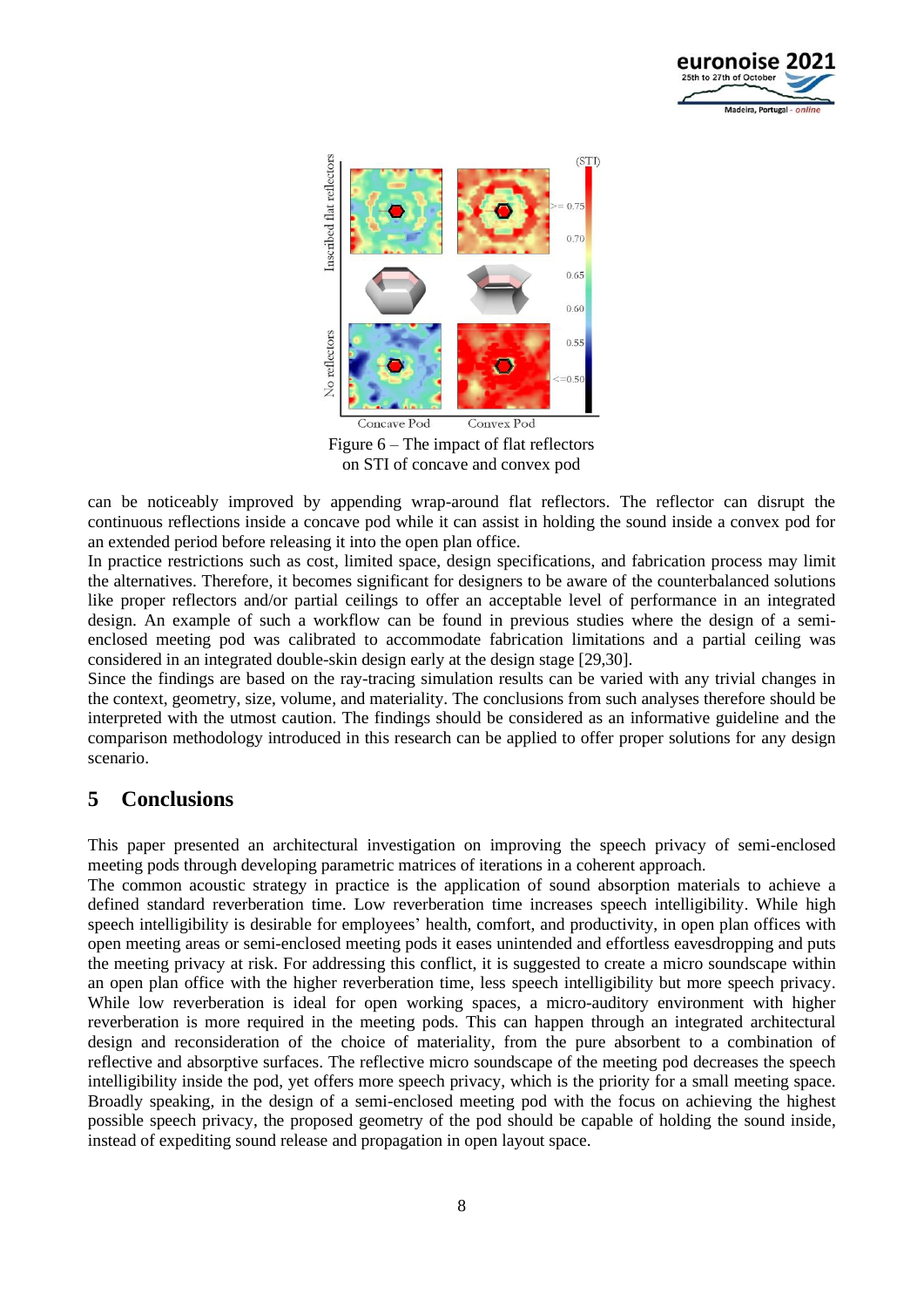

In this paper, two market-favoured approaches for designing and retrofitting meeting spaces in open plan offices were studied: canopies and reflectors. While both strategies are widely applied in practice for reducing RT and noise and increasing speech intelligibility, in this research they were examined for their efficiency in improving speech privacy. The wraparound donut-shape ceiling was almost twice as efficient as the suspended central canopy of the same size in producing speech privacy in convex pods. It also helps to decrease the STI in the concave and flat pods but with a much lower rate compared to the convex pod. The same results were observed when appending or integrating reflectors in three different pods with concave, convex, and flat surfaces. A maximum of 0.25 reduction in STI was reported in a convex pod when the angle of incidence reached 95 degrees. The results were quite similar in two methods of changing the angle of incidence: gradually modifying the overall geometry from convex to concave to achieve 95 degrees of angle of incidence or placing a reflector with that specific angle inside the pod. A significant observation is that if the pod's overall geometry happens to be more enfolding than the shape of the add-on reflector, the reflection pattern can be interrupted and the sound would be released in the open plan office much quicker. With geometrical solutions, a convex pod can perform quite as efficiently as a concave pod, when the design options are limited. This offers much flexibility and creativity in designing ground-breaking and aesthetically pleasing performance-driven prototypes of meeting pods in the future.

### **Acknowledgements**

This research was conducted as part of a PhD degree that was funded by the Research Training Program (RTS) and Australian Research Council (ARC).

### **References**

- [1] Takenaka, T.; Okabe, A. A Computational Method for Integrating Parametric Origami Design and Acoustic Engineering, *eCAADe 2013*, Delft, Netherlands, September 18-20, pp 289-295.
- [2] Sheridan, T., Van Lengen, K. Hearing architecture: Exploring and designing the aural environment, *Journal of Architectural Education*, 57(2), 2003, 37-44.
- [3] Badino, E.; Shtrepi, L.; Astolfi, A. Acoustic performance-based design: a brief overview of the opportunities and limits in current practice, *Acoustics, Multidisciplinary Digital Publishing Institute,* 2 (2), 2020, pp. 246-278.
- [4] Salter, C.; Powell, K.; Begault, D.; Alvarado, R. Case studies of a method for predicting speech privacy in the contemporary workplace, *UC Berkeley: Center for the Built Environment*, 2003.
- [5] Sarwono, J.; Larasati, A. E.; Novianto, W. N. I.; Sihar, I.; Utami, S. S. Simulation of several open plan office design to improve speech privacy condition without additional acoustic treatment. *Procedia-Social and Behavioral Sciences*, 184, 2015, 315-321.
- [6] Roy, K. P.; Snader, A. L. Acoustics and sustainable design in exposed structures, *Journal of the Acoustical Society of America,* 123(5), 2008, p 2970.
- [7] Anjum, N.; Paul, J.; Ashcroft, R. The changing environment of offices: A challenge for furniture design, *Design Studies*, 26(1), 2005, pp 73-95.
- [8] Kolarevic, B.; Malkawi, A. *Performative architecture: beyond instrumentality.* Routledge, e-book, 2005.
- [9] Menges, A. Manufacturing performance. *Architectural design*, 78(2), 2008, pp 42-47.
- [10] Oxman, R. Performance-based design: current practices and research issues. *International Journal of Architectural Computing*, 6(1), 2008, pp 1-17.
- [11] Peters, B. Acoustic performance as a design driver: sound simulation and parametric modeling using Smartgeometry, *International Journal of Architectural Computing*, 8(3), 2010, pp 337-358.